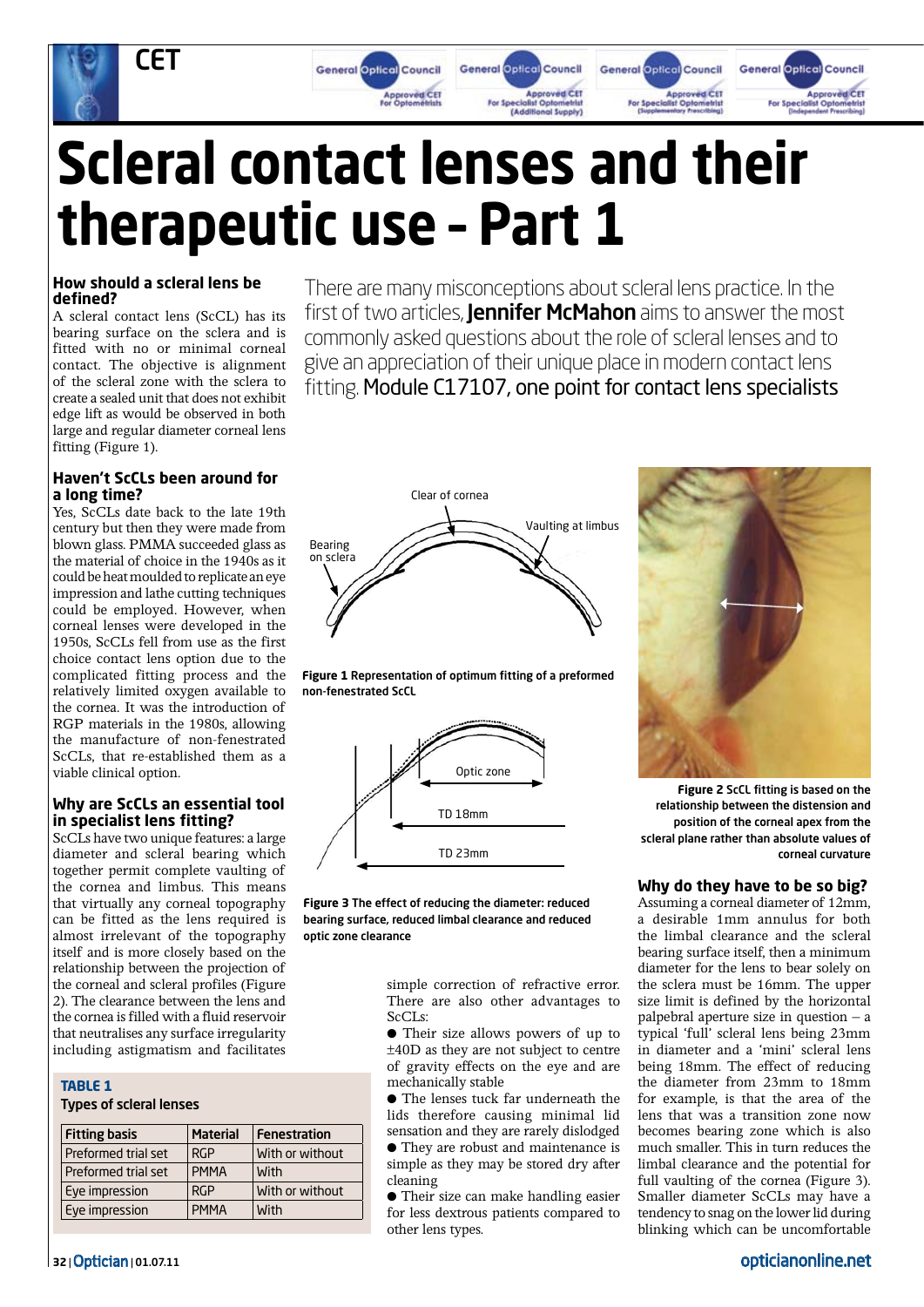### Contact Lens Monthly CET





**Figure 4** (a) Keratoconus fitted with a fenestrated semi scleral lens demonstrating harsh corneal contact after a short period of wear due to settling back and evidence of apical scarring beneath. (b) Refitted with a preformed non-fenestrated RGP ScCL retaining full clearance throughout wear time

for the wearer and can disrupt the fitting status. However, the advantages of being thinner and lighter as well as having a bearing surface closer to the limbus can be helpful in some instances eg unilateral cases, small eyes or very irregular scleras.

#### **What types of ScCLs are available?**

The permutations of ScCLs available are summarised in Table 1.

A non-fenestrated lens has no intentional means to create a clinically significant tear exchange during wear; oxygen is supplied to the cornea only



**Figure 5** Advanced keratoconus difficult to fit with corneal lenses



**Figure 6** (a) Moderate keratoconus. Corneal lenses were excessive mobile, prone to fall out and poorly tolerated. (b) Full corneal clearance and immediate tolerance with preformed non-fenestrated RGP ScCL

by transmission through the lens material.

#### **So which is preferable – fenestrated1 or non-fenestrated?**

The main advantage of non-fenestrated ScCLs is that they can be fitted with complete corneal clearance making it much easier to fit unusual corneal profiles and also preventing mechanical damage to the cornea and limbus. A fluid reservoir fills the gap between the lens and the cornea, effectively neutralising any anterior corneal surface irregularities and, as it is retained during wear, there is only a

minimal settling back effect making the fitting process much more predictable. Furthermore, the troublesome air bubbles admitted by fenestrations that can affect visual quality or cause localised irritation and dehydration for the wearer, are eliminated in the majority of cases (Figure 4). The main disadvantage of non-fenestrated lenses is the need to fill them with saline prior to insertion in the eye.

Although non-fenestrated PMMA ScCLs have been used in the past, the high risk of hypoxia would preclude this as a modern mainstream clinical option. In some cases there may be a valid  $\triangleright$ 



opticianonline.net

01.07.11Optician | **33**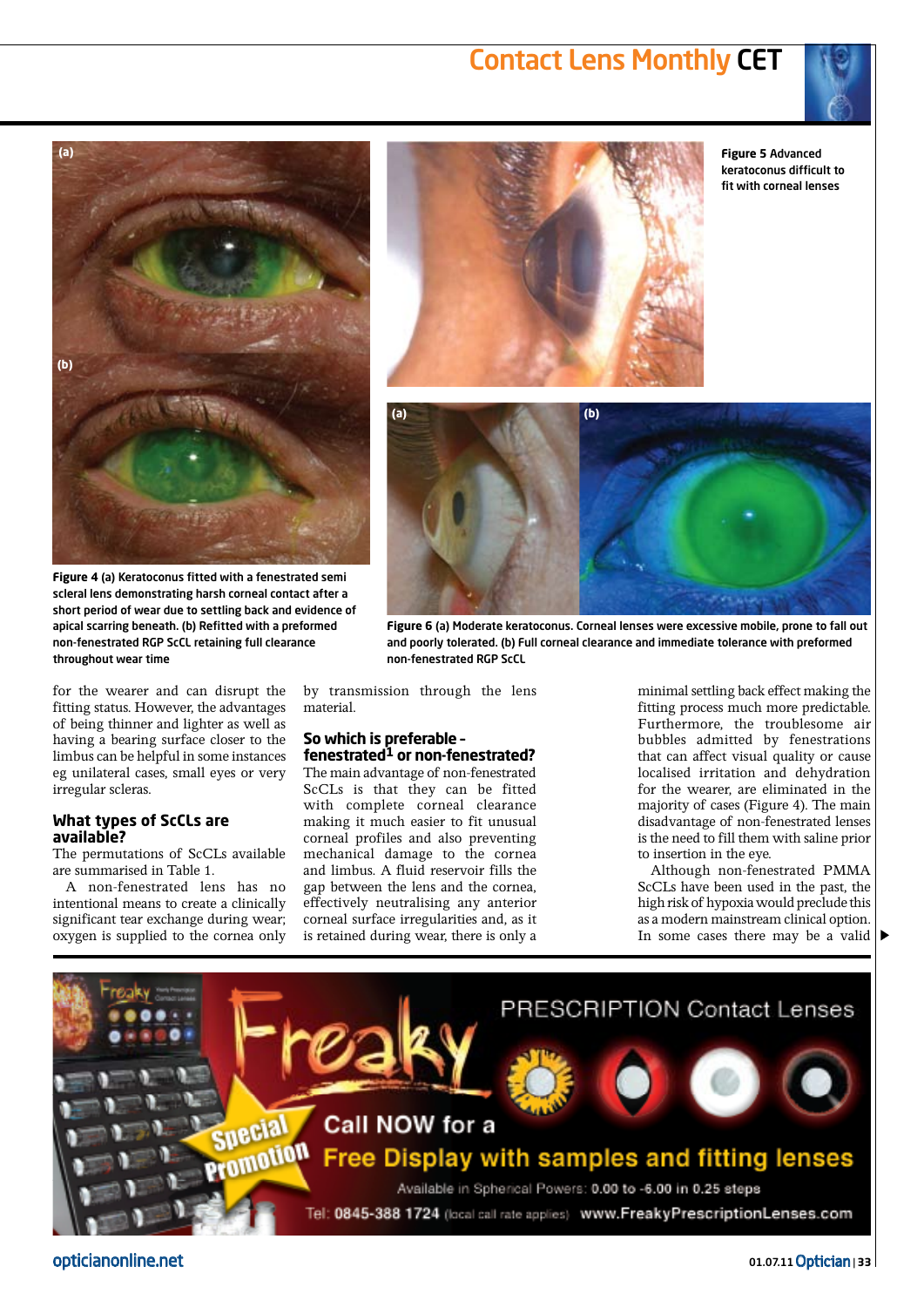# CET Contact Lens Monthly



**Figure 7 (a)** Keratoconus with multiple surface irregularities causing dimple veiling beneath best fitting corneal lens refitte (b) with a preformed non-fenestrated RGP ScCL with full corneal clearance



**Figure 8** (a) Keratoconus with best fitting corneal lens in situ. The lens binds after only a short period of wear and when the lens is removed (b) the imprint of the lens is still clearly seen. (c) Refitted with a small diameter preformed non-fenestrated RGP ScCL with full corneal clearance



**Figure 9** Moderate pellucid marginal degeneration **Figure 10** Advanced keratoglobus

clinical indication for fenestration eg the inability to insert a non-fenestrated lens air free, difficulty removing or when PMMA is used; however, the vast majority of ScCL indications can be fitted with a non-fenestrated ScCL of some design.

#### **Preformed or impression?**

The modern fitting process for non-fenestrated preformed ScCLs is straightforward and predictable with reproducible results. This will be covered in more detail in Part 2.

ScCLs from eye impression also have their place; however, the fitting process is generally much more time consuming and cumbersome and can give unpredictable results. Examples of indications for impression ScCLs include the failure of preformed designs to achieve satisfactory scleral



zone alignment resulting in the introduction of air bubbles into the fluid reservoir during wear and, conversely, unacceptable areas of compression on the sclera.

#### **Don't ScCLs endanger the cornea because of lack of oxygen?**

It is acknowledged that there is a reduction in corneal oxygenation with ScCLs and some corneas may be more susceptible to this than others. The thickness of a ScCL must be substantially greater than a corneal lens and there has been concern raised in the past, especially in relation to RGP non-fenestrated ScCLs where there is no clinically significant tear exchange. However, it has been shown that the use of a high Dk RGP material for non-fenestrated ScCLs results in corneal swelling equivalent only to normal overnight swelling.2,3,4 Therefore if there is a valid clinical indication for ScCLs then they should certainly be tried under the caveat of a continuous and careful follow up schedule.

#### **What sort of patients would benefit from ScCLs?**

There are several clinical situations where considering a ScCL may be appropriate:5,6,7,8

#### Corneal ectasia

Keratoconus is the main indication for ScCLs.<sup>9</sup> In advanced cases, the corneal topography may be so irregular, or the cone so distended, that it does not lend itself well to satisfactory correction with other lens types (Figure 5). Even in some less advanced cases, it may be that other lenses are unstable on the eye or are poorly tolerated (Figure 6). There can also be other issues such as corneal scarring or erosions that may be exacerbated by the presence of a lens fitting in close contact with the cornea and give the practitioner cause to consider refitting with a different lens type (Figures 7 and 8).

The same applies to other primary corneal ectasias such as pellucid marginal degeneration and keratoglobus (Figures 9 and 10), secondary corneal ectasias such as post refractive surgery (Figure 11) or trauma cases, and corneal degenerations such as Terrien's or Salzmann's. The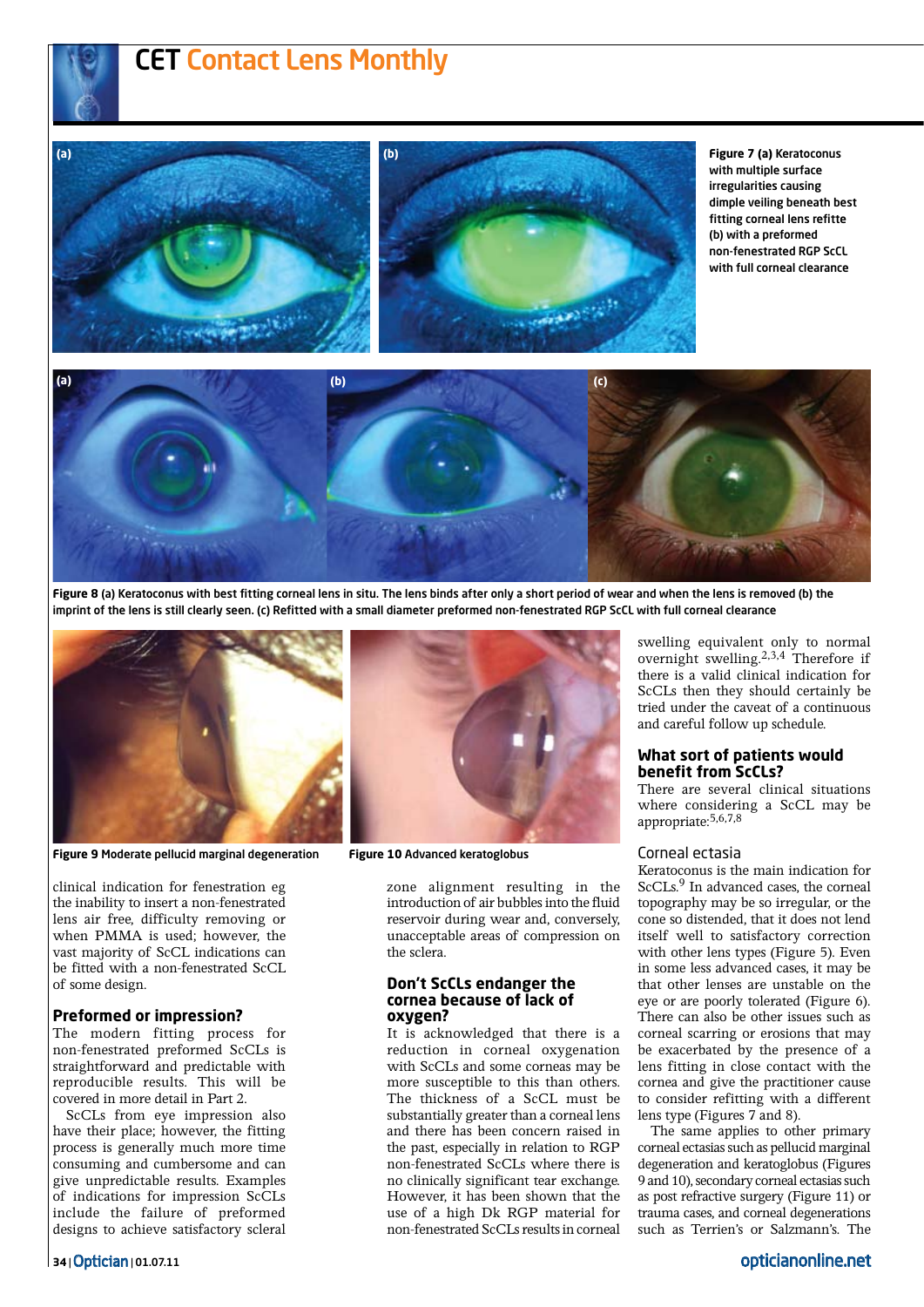### Contact Lens Monthly CET







**Figure 11** Secondary corneal ectasia following refractive surgery. The irregular topography is easily vaulted by a preformed nonfenestrated RGP ScCL





**Figure 12** (a) Salzmann's nodular degeneration. Corneal lenses cause discomfort through friction on the raised nodules and spectacles do not provide adequate visual acuity. (b) Non-fenestrated ScCL in situ providing complete corneal clearance and visual acuity of 6/12



latter not only requires neutralisation of surface irregularities created by the nodules but relief from the discomfort caused by a lens or even the eyelids rubbing across them – both of which a ScCL can provide (Figure 12).

#### Post corneal transplant

This is the second largest group of ScCL wearers.<sup>9</sup> When corneal ectasia is the indication for surgery, although the central corneal topography may be much more regular postoperatively, there may still be significant astigmatism, peripheral irregularities or an unusual profile present (Figure 13). In such cases it can be difficult to fit a corneal lens satisfactorily, avoiding, for example, touch on the central cornea, contact on the graft-host margin, excessive lens mobility etc, whereas a ScCL can vault the entire area thus preventing such issues and protecting the graft (Figure 14).

#### **Therapeutic**

In recent times there has been an increase in the use of ScCLs in the management of some ocular surface diseases.

In severe dry eye or mucosal dysfunction conditions such as Stevens

**Figure 13** (a) Recessive profile following corneal transplant fitted and (b) with a ScCL *in situ*

#### **ADVERTISING THAT ARE** CardioRetinometry\* & The Optometric Patients' Charter. (Members List TBA) Can you show your patients your ticks supporting these articles of faith for their wallbaing?

- ш
- 
- 
- a. Ila annon do
- n Ber
- n kant oot of the Dec 1983 Ind
- H u ect for our
- 
- **Q Inniverse But the Institute of Centrell** lead there sent come care for at.
- () I watcome being autoin homing a<br>real photographic core for EMVs.
- ert Om knottet a giving very prot  $\Box$
- leve a Lius HHS would give Dy **OIL**
- mirym
- **Girosont Unit Sydney Book's UK Tenen** ime in 1979, jul Curdisfulls Ary is supp
- l Ingglesel Dest Dr. Alliterd-Jerms MD regents<br>141 a "Hebrei Prim Hitterde Discovery." **O I M**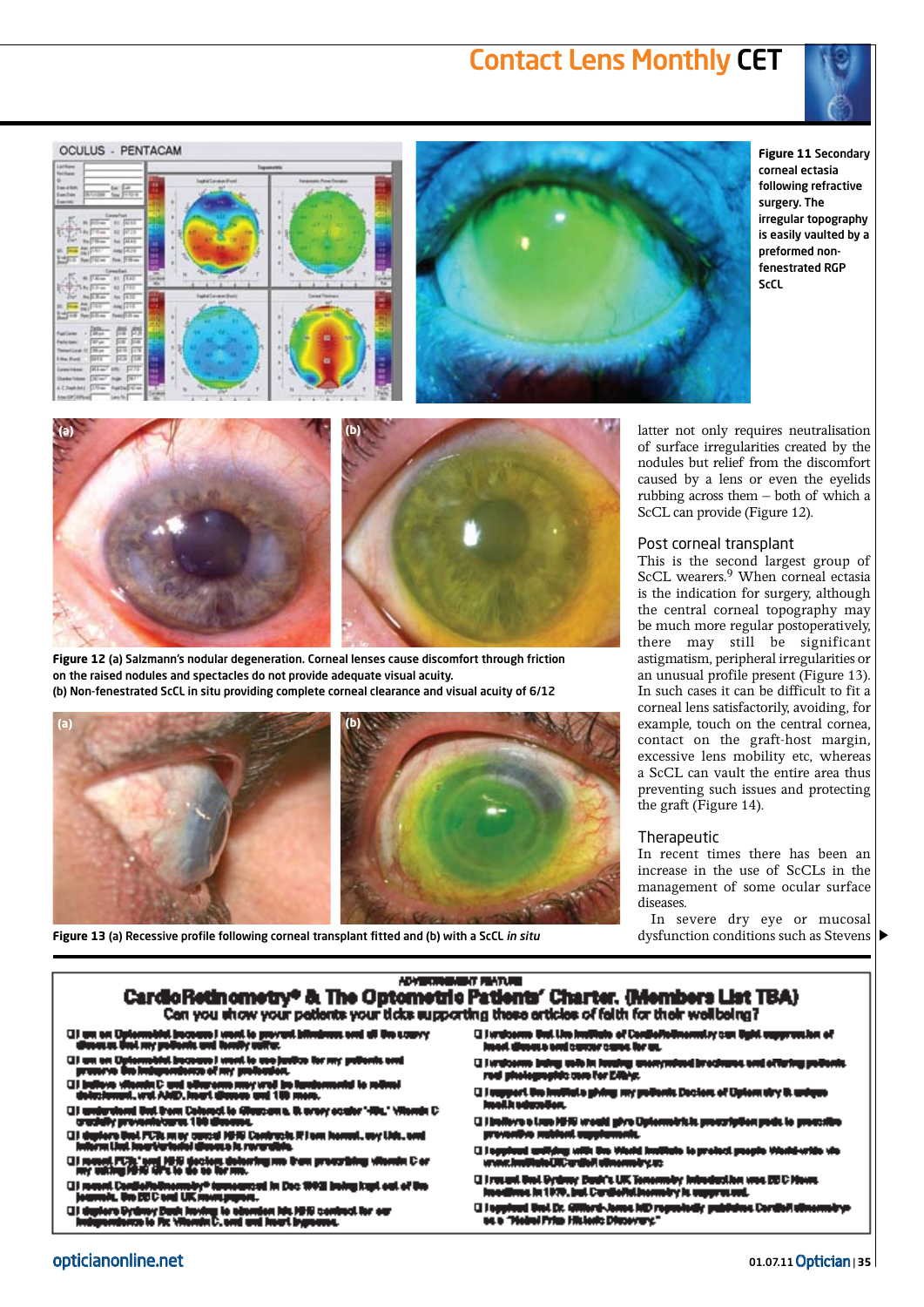# CET Contact Lens Monthly



**Figure 14** (a) Post graft cornea. (b) Fitted with a corneal lens. (c) Full corneal clearance and centration achieved with a preformed non-fenestrated ScCL



**Figure 15** Stevens-Johnson syndome. Preformed, non-fenestrated RGP fitted providing hydration from the fluid reservoir and also protection from the metastatic lashes

Johnson Syndrome, ocular cicatricial pemphigoid, graft-versus-host-disease and Sjögren's syndrome, the fluid reservoir retained between the cornea and the lens can provide corneal hydration when other therapeutic lens types may become dislodged, degraded or intolerable as a result of the poor tear quality (Figure 15).

#### **Multiple-choice questions** – take part at opticianonline.net

# **1**Which of the following statements about the properties of scleral lenses is not

- true?
- **A** They may correct errors of up to 40 dioptres **B** Their large size causes significant discomfort
- due to lid contact
- **C** Handling of scleral lenses may be easier than smaller corneal lenses
- **D** They may be stored dry

# **2**What is the main advantage of non-fenestrated scleral lenses?

- **A** They are easier to orientate on the eye
- **B** There is less risk of hypoxia
- **C** They can be fitted with complete corneal clearance
- **D** They do not need to be saline-filled prior to insertion

#### **3**Which of the following statements is true about the Saltzmann's degenration and scleral lenses?

- **A** The condition makes contact lenses inappropriate
- **B** The rigid lens helps depress the nodules
- **C** The lens provides relief from mechanical impact on the nodules by, for example, blinking
- **D** The smaller the lens, the better the comfort

#### Successful participation in this module counts as one credit towards the GOC CET scheme administered by Vantage and one towards the Association of Optometrists Ireland's scheme. The deadline for responses is July 28 2011

**4**Which of the following is not a cause of ectasia?

- **A** Refractive surgery
- **B** Pellucid marginal degeneration
- **C** Keratoglobus
- **D** Fuch's endothelial degeneration
- **5**Which of the following is not correct
- regarding smaller diameter ScCLs?
- **A** They can be as small as 14mm in diameter
- **B** They can be useful in unilateral cases
- **C** They are thinner and lighter
- **D** They may snag on the lids and cause discomfort

Which of the following is key to accurate Scleral fitting?

- **A** HVID **B** Pupil diameter
- **C** Projection of corneal apex from the scleral plane
- **D** BOZR

The large diameter and full corneal clearance means that ScCLs can protect the cornea from the friction of eyelid movement and thus can have a role in the management of epithelial  $defects<sup>10</sup>$  where continuous sloughing of the epithelium may be preventing healing and may not be assisted by the moving and contact nature of other lens types. Similarly the large and rigid nature of ScCLs can protect the cornea from mechanical damage due to trichiasis (Figure 16), the effects of lid margin disease or environmental factors such as dust. ScCls can be used as an alternative bandage contact lens in corneal decompensation (Figure 17) and anaesthesia consequent to CNV (trigeminal) nerve damage may also benefit from the unique and total protection provided.

For those with incomplete lid closure and therefore at risk of exposure keratitis, for example in VII (facial) nerve palsy, lid trauma, ectropion and exophthalmos, ScCLs can be an effective solution as they preserve the tear film, protect the structures beneath and are much less susceptible to alteration by environmental factors than other lens types in the absence of an effective lid action. ScCLs have been used for overnight wear in appropriate circumstances<sup>11</sup> and may be justified more so in poor lid closure cases as the hypoxia risk would be reduced compared to a full closed eye situation.

Another use for ScCLs is in ptosis where the upper lid can be supported by means of a shelf added to or cut into the lens or by using a thicker shell to prop the lids open. The latter form may also be used in enophthalmos to increase the palpebral aperture size (Figure 18).

#### Other uses

There are also smaller groups who can be successfully fitted. ScCLs can be used for various contact and/or water sports as the lenses are not easily dislodged, for the correction of high refractive